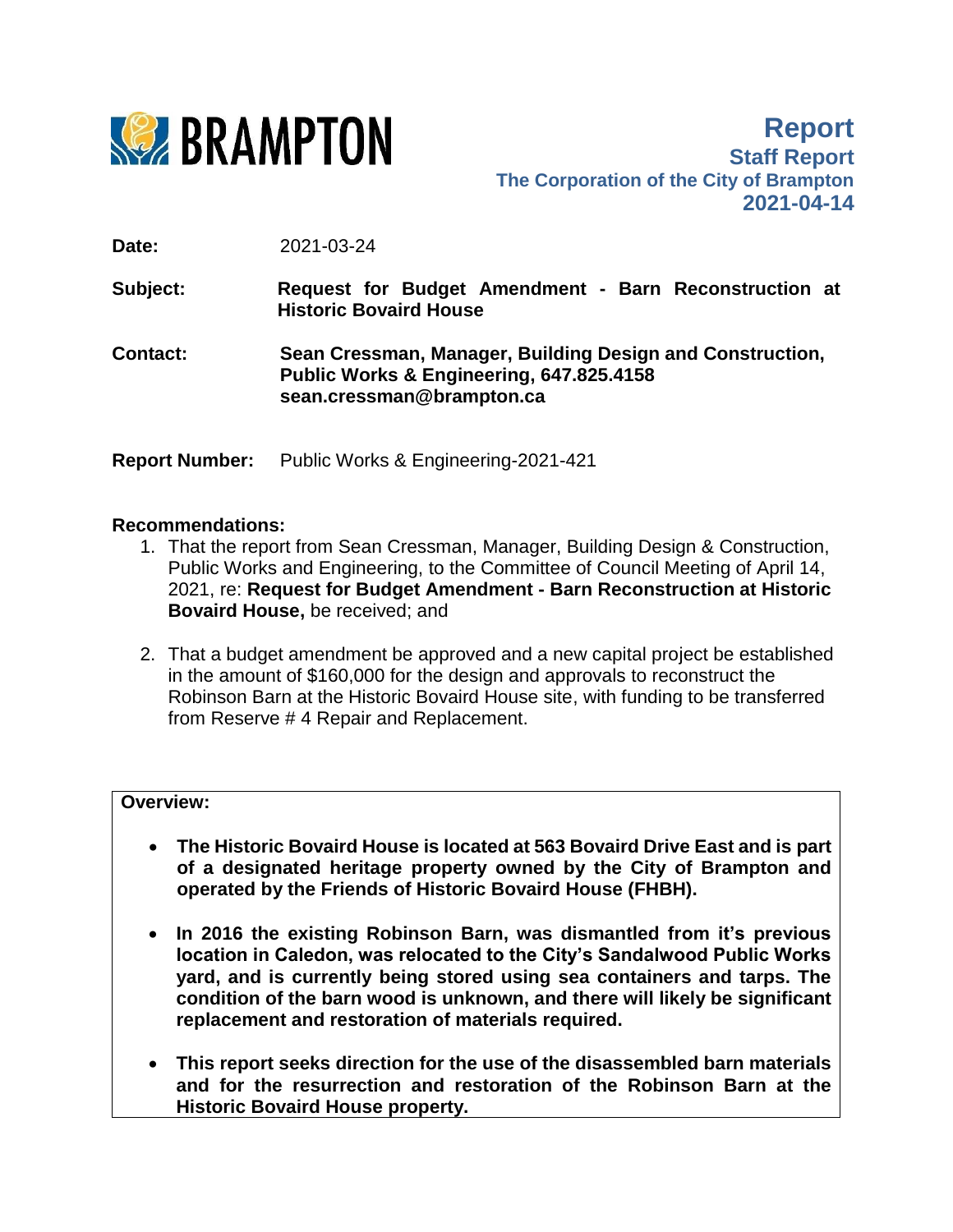- **On March 11th, 2021, staff consulted with the FHBH to investigate the opportunity for the FHBH to undertake restoration of the Robinson Barn. It was determined that it is not an option for the FHBH to undertake the barn restoration.**
- **The FHBH advised that they spent \$20,000 to purchase and relocate the barn, and will contribute an additional \$20,000 towards reconstruction. This will be incorporated as a funding source for the future construction funding request.**
- **If the project is to proceed, the estimated project cost is \$800,000. This estimate is comprised of costs for consulting, additional materials and restoration of materials, construction, project management and contingency costs, as outlined in this report.**
- **COVID-19 remains a large risk for project cost estimates at this time, as labour and materials may be experiencing significant price escalation. The lack of available drawings and unknown condition of materials is also a risk to the estimate. For these reasons, staff is recommending only design funding of approximately 20% (\$160,000) be approved at this time, with construction funding to be considered as part of the 2022 budget process after the design is available, the materials have been reviewed, and a more accurate 3rd party estimate can be developed.**

# **Background:**

In 2016 the Friends of Historic Bovaird House (FHBH) acquired the Robinson barn, disassembled and relocated the materials, and stored the materials at the City's Sandalwood Public Works Facility. Barn boards and various materials are being stored in sea cans, and the larger structural members are stored outside under tarps. The condition of the existing materials is unknown to staff, and a consultant's review is required to assess materials and determine what is usable. Engineered drawings of the previous barn are not available.

There are no ongoing costs for the storage of the barn materials. Rodents and the weather pose a risk of deterioration and damage to wood members, particularly the larger members being stored outside. The existing condition of the wood materials is unknown, and there will likely be significant restoration efforts and material replacement required to facilitate reconstruction.

The existing Historic Bovaird House site is a cultural heritage resource located on a designated property. The City owns the Historic Bovaird House facility and property, and conduct maintenance to the site at the City's cost. In 2019 the City completed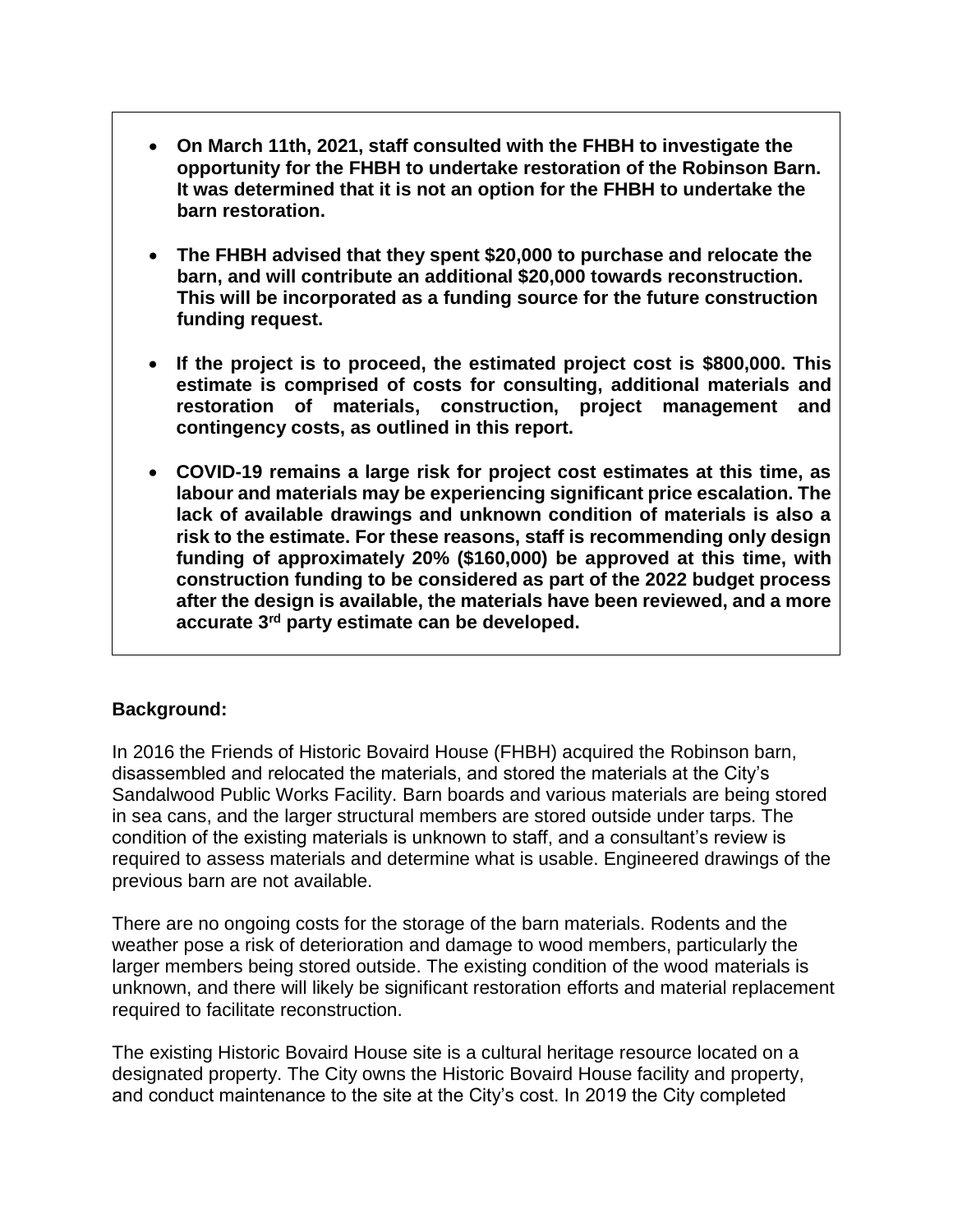construction of an outdoor comfort station on this property, and in 2015 completed construction of a log cabin. If the barn construction project is to proceed, ongoing maintenance costs for this structure would be at the expense of the City.

With the construction of the previous comfort station and log cabin buildings, a careful storm water management review was required with the City and the Region of Peel. Another storm water review exercise is needed if a barn structure is to be built on site. The property does not currently have an off-site storm water connection, this may be a requirement of the Region of Peel for the barn, however it is not known until the storm water review is conducted as part of the barn construction project.

The FHBH operate the facility and site, the group conducts programming and tours. The existing Robinson Barn materials currently in storage are the property of the FHBH.

On April 17, 2019, Council Resolution CW187-2019 was passed, and staff were requested to:

- Provide itemized costs for the City's estimate for the resurrection of the barn on the Historic Bovaird House property; and
- Consult with the Friends of Historic Bovaird House (FHBH) regarding the opportunity to investigate the option of FHBH undertaking restoration of the Robinson Barn.

# **Current Situation:**

Staff are seeking direction from Council on how to proceed for the project to resurrect the Robinson Barn at the Historic Bovaird House property. The project involves the design, approvals, and construction of the barn.

### Scope of Work

At this time, accurate drawings and a design of the barn are not available. The current condition of the barn materials in storage is also not known. Based on the March 11th, 2021 conversation with FHBH representatives, the scope of work is understood as outlined below:

- It is believed that all exterior wall cladding and roofing for the barn will need to be new. If there is deterioration or damage to the existing structural members in storage, these may require restoration or need to be new as well.
- There are stone materials in storage as well from the previous barn that would be reincorporated into the new building.
- The future barn is to be an unheated space.
- There will be no washroom or kitchen facilities in the barn.
- The barn is to be one storey.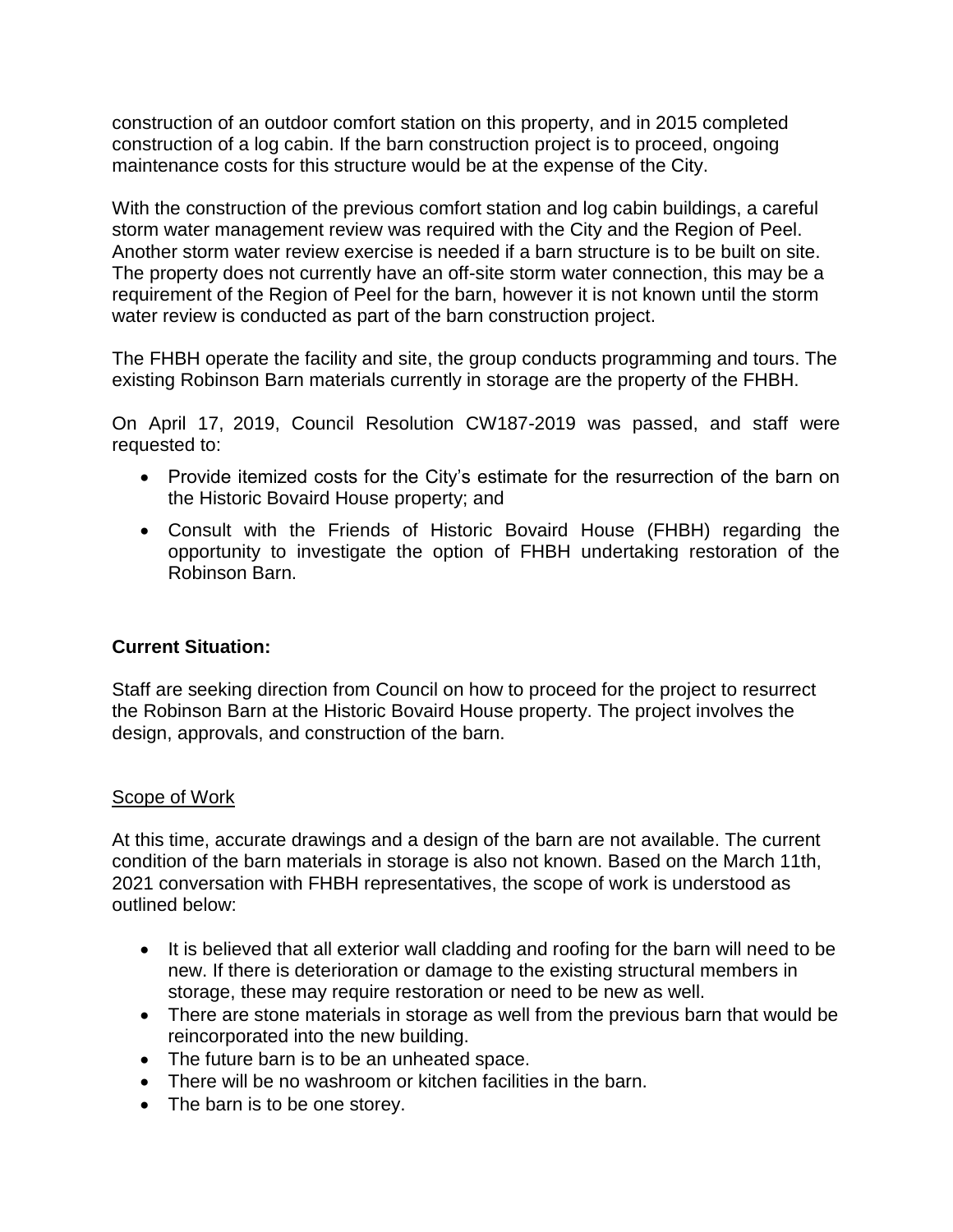- The barn will be located to avoid the need for regrading on site.
- The requirements for a sprinkler system are to be reviewed.

Design and construction of the Robinson barn at the Historic Bovaird House site requires the use of a qualified Architect as well as a specialty contractor with experience in the conservation and restoration of heritage buildings. A Heritage Impact Assessment, Heritage Conservation Plan as well as consultation with the Brampton Heritage Board would be required. In addition to these approvals, the project will involve close collaboration with the FHBH.

A type of Site Plan Approval review will be required for this project. In addition, a Building Permit will be required.

A review of the site storm water management is required to construct any additional buildings on the property. A storm water review will be conducted as part of the barn project. It is assumed that there is no major storm water management work required and that a new storm connection to Simmons Boulevard is not required, If the storm water review determines that a new storm line or major site regrading is needed, this will be included in the future construction funding request.

### Development Plan

After consultation with the FHBH, it was determined that there is not an opportunity for the FHBH to undertake the barn restoration. Therefore the City of Brampton would need to take on the design and construction costs of the barn rehabilitation.

- **Roles and Responsibilities:** The City would be responsible for hiring a qualified Architect and carrying-out design and approvals, as well as hiring a specialty contractor to conduct restoration and construction of the Barn. The FHBH would be consulted with during the design and site layout process.
- **Estimated Costs to the City:** \$800,000 (to be split into separate design and construction funding requests)
- **Timeline:** 14-18 months from the date of design funding approval, weather and permit approval dependent.

### Project Costing

A high level project cost is forecasted at \$800,000. This is comprised of design, heritage studies, testing, project contingencies, construction, contractor fees, restoration and additional materials, as well as project management overhead. The estimated high-level itemized project costs are as follows: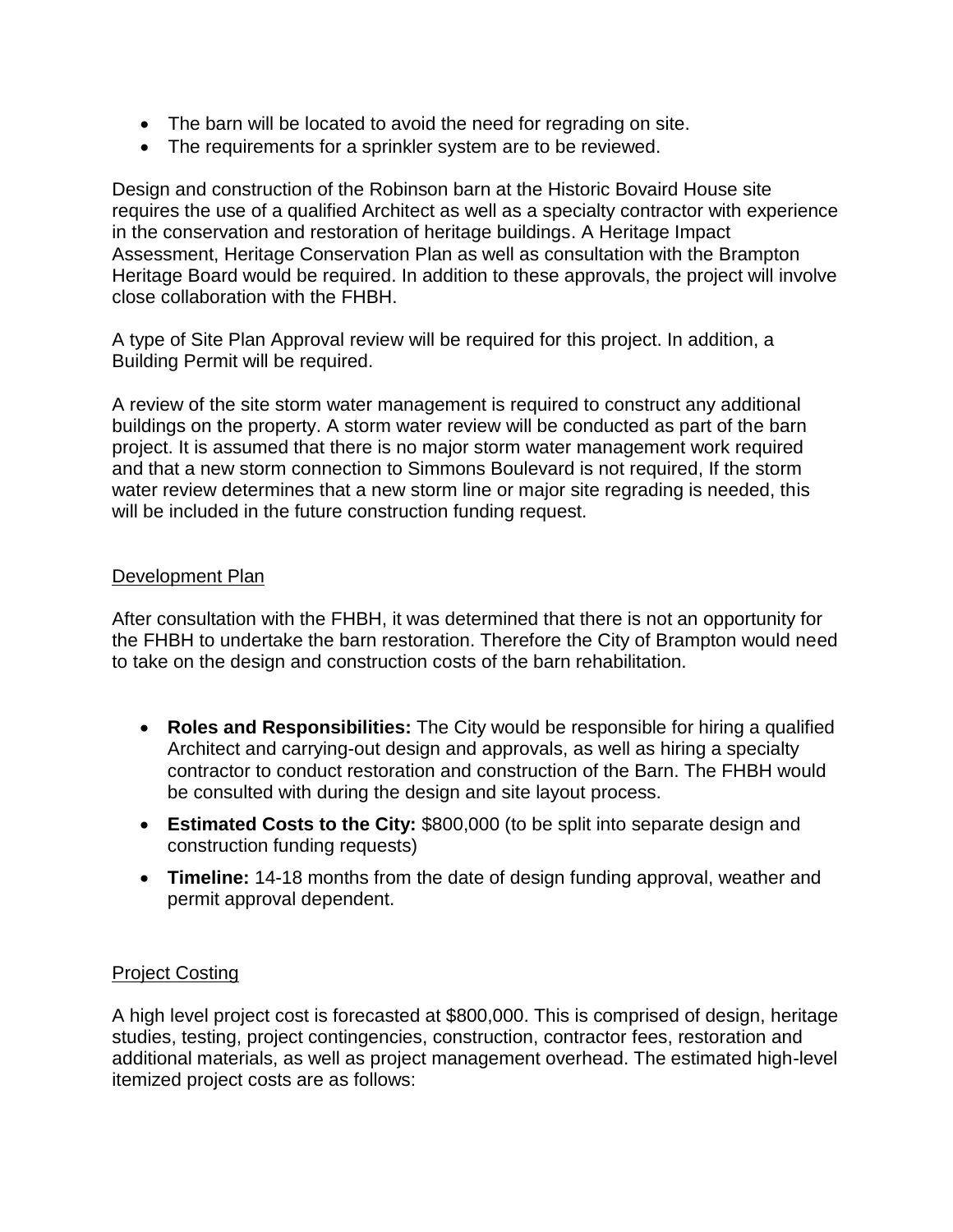- Design by qualified Architect, permit, heritage studies & soil testing: \$118,000
- Hard cost: construction by specialty Contractor, restoration, fees & additional materials:  $$558,000$
- Project Management (up to 18 months design + construction): \$42,000
- Project Contingencies (unknowns and COVID-19 escalation & risks): \$68,000
- Non-recoverable tax \$14,000

The FHBH advised that they had been in communication with an Architect, who forecasted a cost per square foot of \$350-\$500 for barn reconstruction. The exact barn measurements are not available, however staff were advised that the barn is approximately 1,100sf, which would have a hard project cost of \$550,000 at \$500/sf.

Given typical annual non-residential inflation costs and unknowns related to COVID-19 materials and labour inflation, the above forecasted hard cost is roughly in line with the FHBH's consultation with the Architect. There is also reduced estimate accuracy at this time, due to the unknown condition of the existing materials, and a lack of available design drawings.

It is recommended that funding for this project be separated into design and construction funding. This would involve approval of initial design funding of approximately 20% (\$160,000), and future construction funding approval for the remaining budget. This allows for design to proceed, and prior to construction funding being requested, a more detailed and accurate cost estimate can be performed. A separate future construction funding request would be more accurate, since a barn design would be available, the condition of wood materials would have been assessed, the storm water management requirements will be known, impacts of COVID-19 escalation would be clearer, and a 3<sup>rd</sup> party cost estimate could be performed. This request would be made as part of the 2022 budget process.

The FHBH have advised that they will contribute \$20,000 towards this project. Pending a funding agreement being established, staff will incorporate this funding source into the construction funding request in the 2022 budget process.

# **Corporate Implications:**

### Heritage Implications:

Policy 2.6.1 of the 2020 Provincial Policy Statement directs municipalities to conserve significant built heritage resources and cultural heritage landscapes. Policy 4.10.8.2 of the City of Brampton Official Plan provides direction to the City of Brampton to protect and maintain its city-owned heritage resources to a good standard to set a model for high standard heritage conservation.

Through fundraising initiatives, the Friends of Historic Bovaird House spent time and efforts to salvage and save the Robinson Barn. This barn is estimated to have been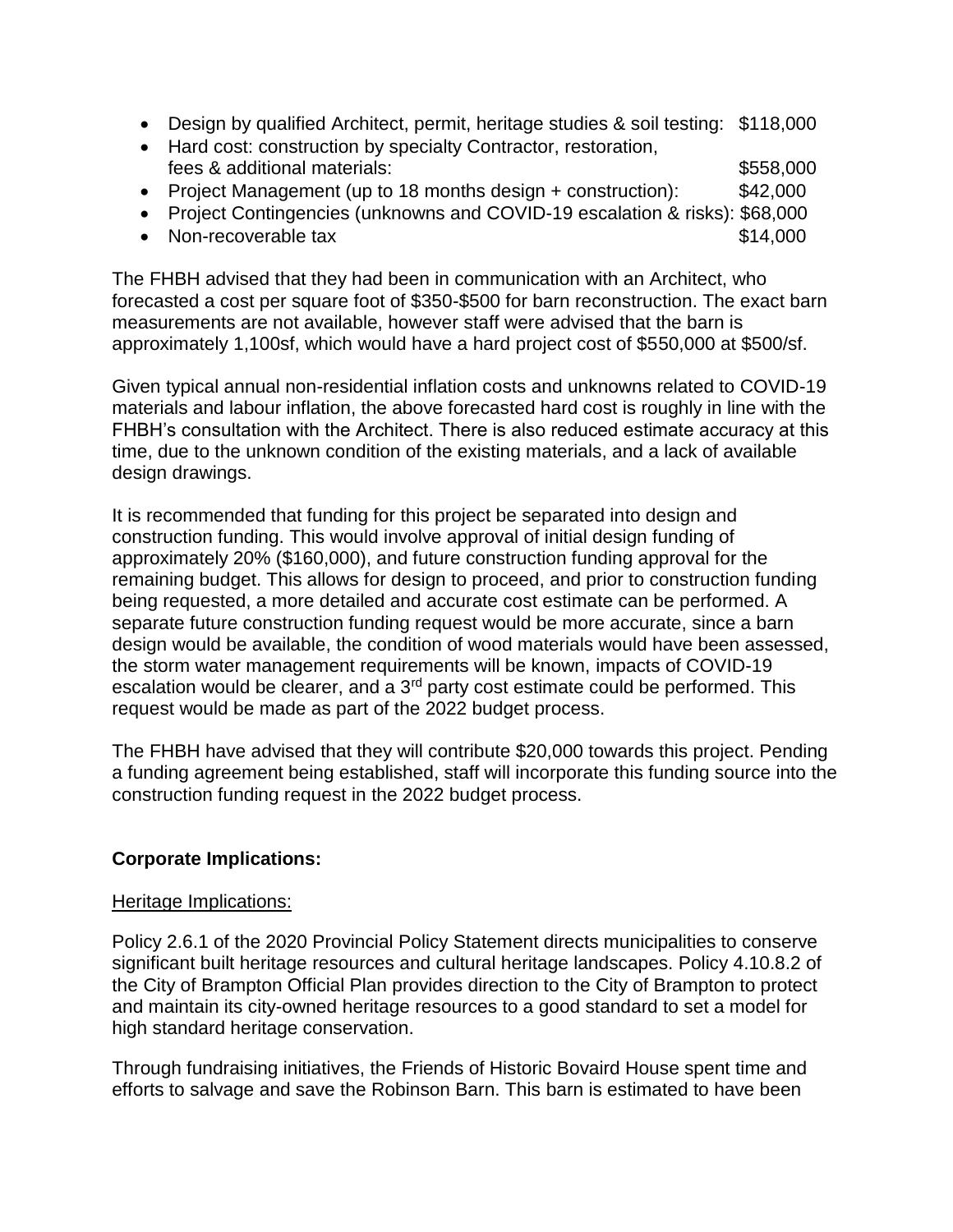constructed in 1875. Compared to many other historic barns, the Robinson Barn has a size that is relatively smaller, which is suitable to fit within the site of the Bovaird House. Historically, the Bovaird House was functioning as a farmhouse within an agricultural cultural heritage landscape. The relocation and reconstruction of the Robinson Barn within the vicinity of the Bovaird House is historically appropriate because a barn would have been present on the Bovaird property.

Barns are becoming increasingly rare within the Region of Peel and across Southern Ontario. There is an evident decline in the preservation of rural heritage sites, and our early farming heritage is an important part of Peel and Brampton's history. The restoration and incorporation of the Robinson Barn within the property of the Bovaird House is a key opportunity to conserve and celebrate the agricultural past of the region. There is a lack of opportunities to conserve barns in the context of redeveloping large agricultural properties into new subdivisions. Barns are being lost at a faster rate than heritage farmhouses.

Prior to the Second World War, two thirds of all Canadians lived on a farm, but today most children have never had the opportunity to visit and experience an old barn. Brampton has a unique opportunity to include this barn on the Bovaird house property and contribute to the celebration and remembrance of Brampton's rich agriculture. The reconstruction and incorporation of the Barn within the property will complement the site of the Bovaird House for educational and interpretation purposes, and will provide cultural and tourism benefits to the City.

### Purchasing Implications:

If Council directs staff to proceed with the project, a public Procurement Process will be conducted and bid submissions shall be evaluated in accordance with the published evaluation process within the bid document. Purchase approval shall be obtained in accordance with the Purchasing By-law.

All communication with Bidders involved in the procurement must occur formally, through the contact person identified in the Bid Document.

### Financial Implications:

Subject to Council approval of the recommendation # 2, a budget amendment will be required and a new capital project will need to be established in the amount of \$160,000 for the design and approvals stage of the project to reconstruct the Robinson Barn at the Historic Bovaird House site; with funding to be transferred from Reserve # 4 Repair and Replacement, which currently has sufficient funding.

Additional funding for the construction phase, which is currently estimated at \$640,000, can be requested for Council's approval after the design is available, the materials have been reviewed, and a more reliable third party estimate can be developed.